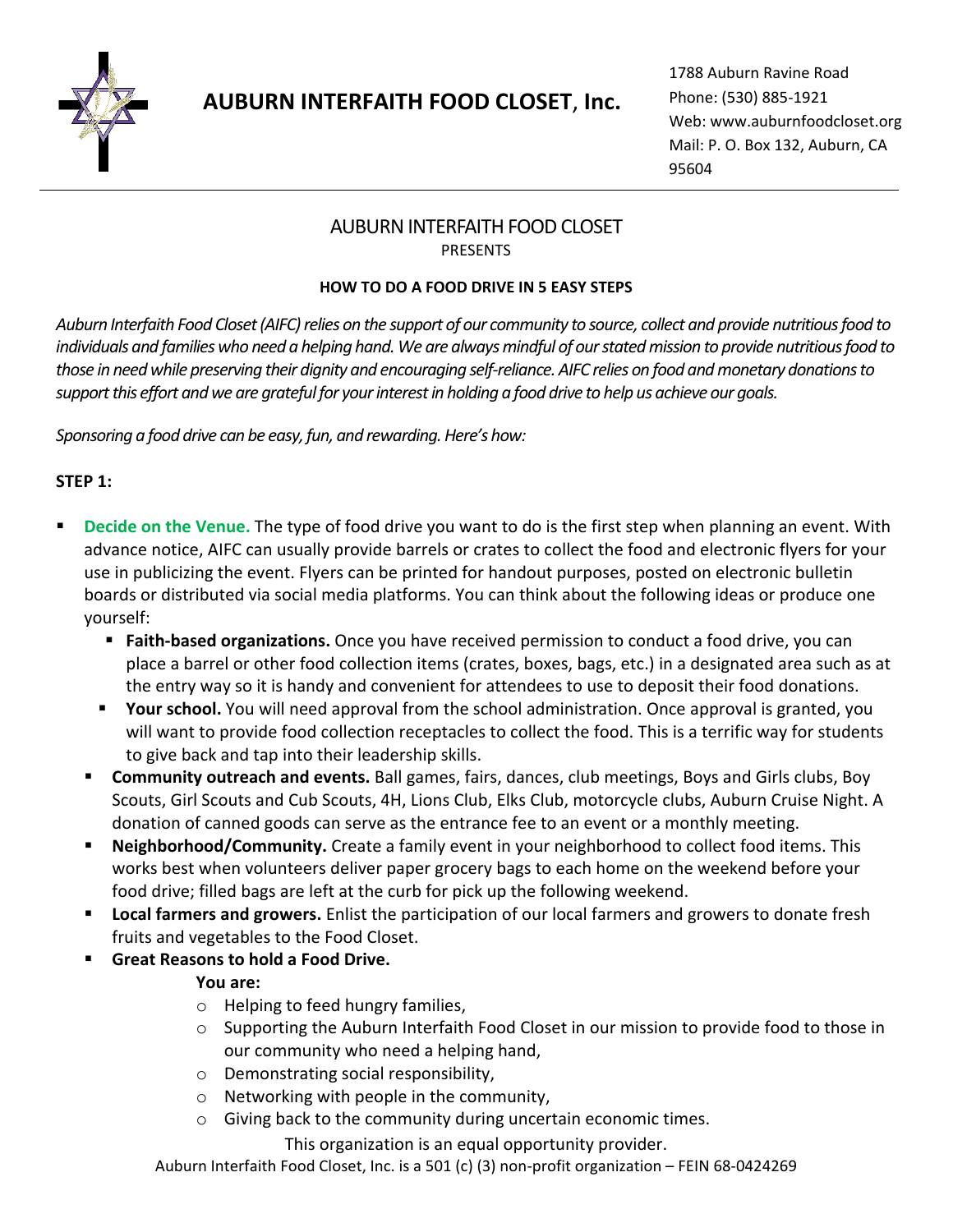## **STEP 2:**

- **Coordinate** with the AIFC Food Resources Committee Chairperson to produce a plan for your food drive:
	- The best way to reach the Food Resources Committee Chairperson is to send an email to the Food Closet - [aifc@auburnfoodcloset.org.](mailto:aifc@auburnfoodcloset.org) State your interest in holding a food drive and provide your telephone and email contact information. The Food Resources Committee Chairperson will quickly respond to your email and work with you to get your food drive plans started.
	- Decide when your food drive will begin and end.
	- Select a committee and delegate responsibilities. Assigning duties and shifts is an effective way to allow for more volunteer participation.
	- **E** Determine if you will need crates, barrels, bags, or boxes for collection, storage, and transportation purposes. Crates work well for large drives. Barrels are a good option for businesses who choose to keep them on their premise for any length of time. Bags and boxes also work to collect and transport heavy cans. With advance notice, AIFC can usually provide barrels and crates. Some grocery stores may be able to donate bags and boxes.

## **STEP 3:**

- **Promote** your food drive.
	- The key to a successful food drive is to get the word out Promote! Promote! Promote!
	- Set a goal create a theme. Create promotional materials. Generate excitement. Hold a contest to design flyers and posters.
	- With advance notice, AIFC can usually provide samples of flyers and hand-outs in electronic format to promote your food drive. It's always helpful to include a list of suggested food items that are most needed. A flyer adds legitimacy to your food drive and lets donors know AIFC will be the recipient of their gift of food items. Sample flyers follow the last page of this guide.
	- Print out the flyers and post or distribute them to the community where your food drive will take place.
	- Place a poster or two at the food collection location or on the barrels or crates if you are using those to collect the food.
	- Print the handouts to distribute to the community where your food drive will take place.
	- On your promotional material, use slogans and graphics that mention or relate to a sponsoring organization(s) and AIFC.
	- Generate awareness to maximize community outreach using social media; Eblasts, Facebook, Twitter,

Instagram, radio, newspaper, bulletins, word of mouth, churches, and schools.

## **STEP 4:**

- **Deliver** the Food to the Food Closet.
	- Coordinate in advance with the AIFC Food Resources Committee Chairperson to arrange food delivery to the Food Closet.